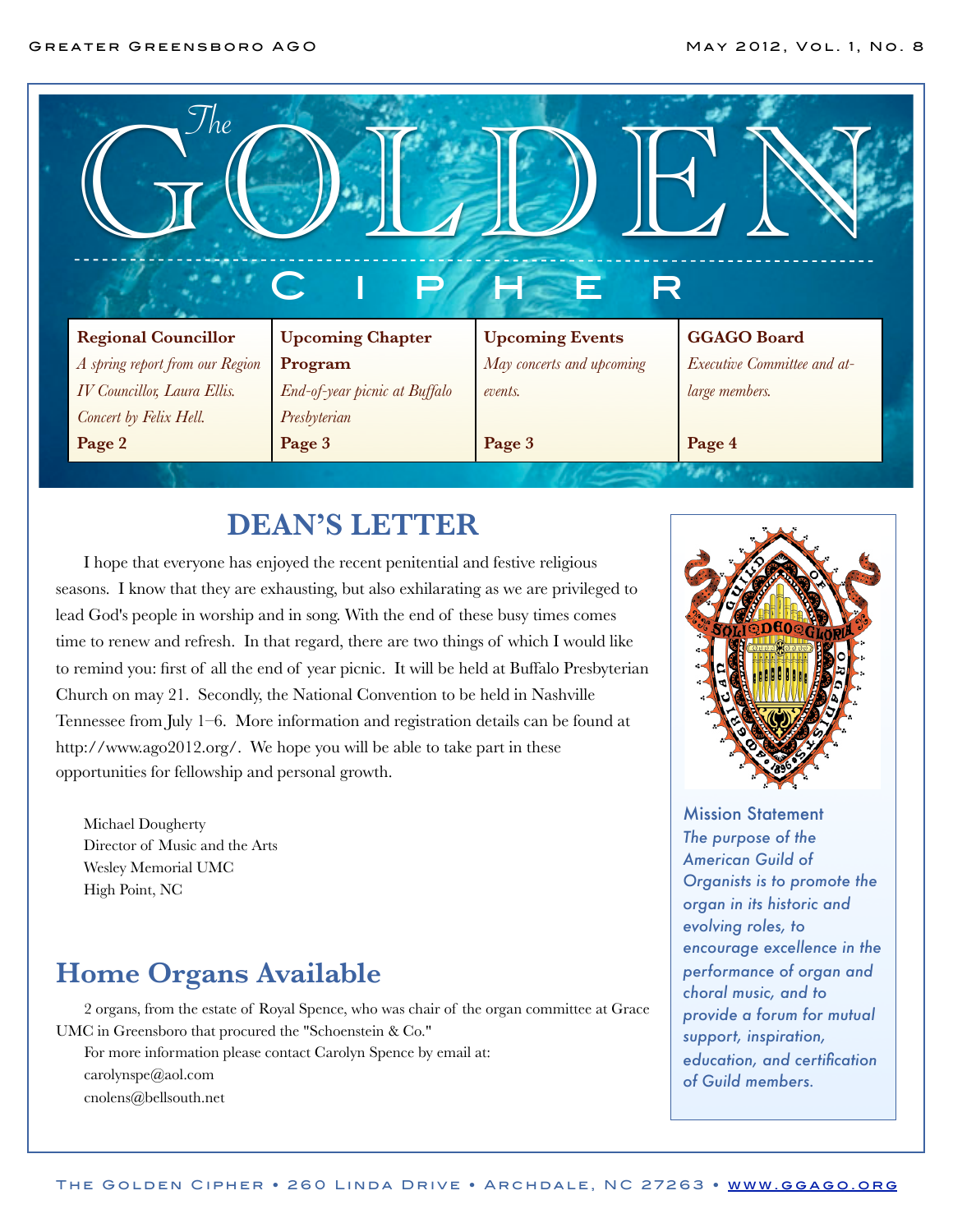#### A Spring report from our Region IV Councillor

Greetings, all! I hope that everyone has had an invigorating AGO season. I have enjoyed reading all your chapter newsletters, so I know that there have been some exciting events in our region this year. Before we hit the summer months consider these things: if you or your chapter has not donated to the annual fund, please do; if you haven't registered for the National Convention in Nashville . . . what are you waiting for? Let's celebrate our Region!

I recently attended the National Council meeting in Philadelphia on April 19-21, 2012. Here is my "Top Ten" list from my visit:

10: Great food (Terminal Market, China Town, Market Street);

9: Great sights (during the Philly national convention in 2002 I didn't have much time to explore the city; on Saturday night I was able to take in Penn's Landing and see the Liberty Bell and Independence Hall area);

8: The Kimmel Center (you've seen the pictures, need I say more??);

7: Honoring John and Marianne Weaver at the Gala Reception held at the Kimmel;

6: Approval of Charlotte for the 2015 Regional;

5: Hearing about the plans for the Boston 2014 National Convention;

4: Being able to proudly report that preparations for the 2013 Region IV convention in Columbia, SC, are going well!;

3: Major strides in streamlining National Council . . . watch for a vote to amend the by-laws in Nashville;

2: Redrawing the lines for the regions—there will only be 7 regions (rather than 9) and no states will be split. We'll miss them, but our Louisiana friends will soon be joining the region to the west of us;

1: Getting even more excited about Nashville in July . . . see you all there!

Don't forget to get abreast of what's going on in Region IV/Southeast by visiting the Region IV blog: [http://](http://agoregionivblog.blogspot.com/) [agoregionivblog.blogspot.com/](http://agoregionivblog.blogspot.com/)

and please "like" the Region IV Facebook page:<http://www.facebook.com/pages/AGO-Region-IV/312313912115500>

For those that will be in Nashville, please attend the regional meeting – fun and door prizes!

Best wishes, Laura Ellis Councillor for Region IV [LREllis@ufl.edu](mailto:LREllis@ufl.edu)



*Felix Hell (seated at the Rieger-Kloss organ at Independent Presbyterian Church in Savannah, GA)*

## **ORGAN DEDICATION CONCERT**

**SUNDAY, MAY 13 | St. Paul's UMC, Goldsboro, NC 4:00 PM – Concert 6:00 PM – Reception/meet the artist**

International Concert Artist, **FELIX HELL** will perform on St Paul's new 4-Manual Rodgers-Ruffatti Organ. Please join the congregation of St Paul in welcoming one of the most amazing talents of our time to play an amazing organ concert on our beautiful new instrument. Do not miss this spectacular Mother's Day event!

Visit [www.felixhell.com,](http://www.felixhell.com) for a full biography, schedule, CD's and video, and to sign his guestbook.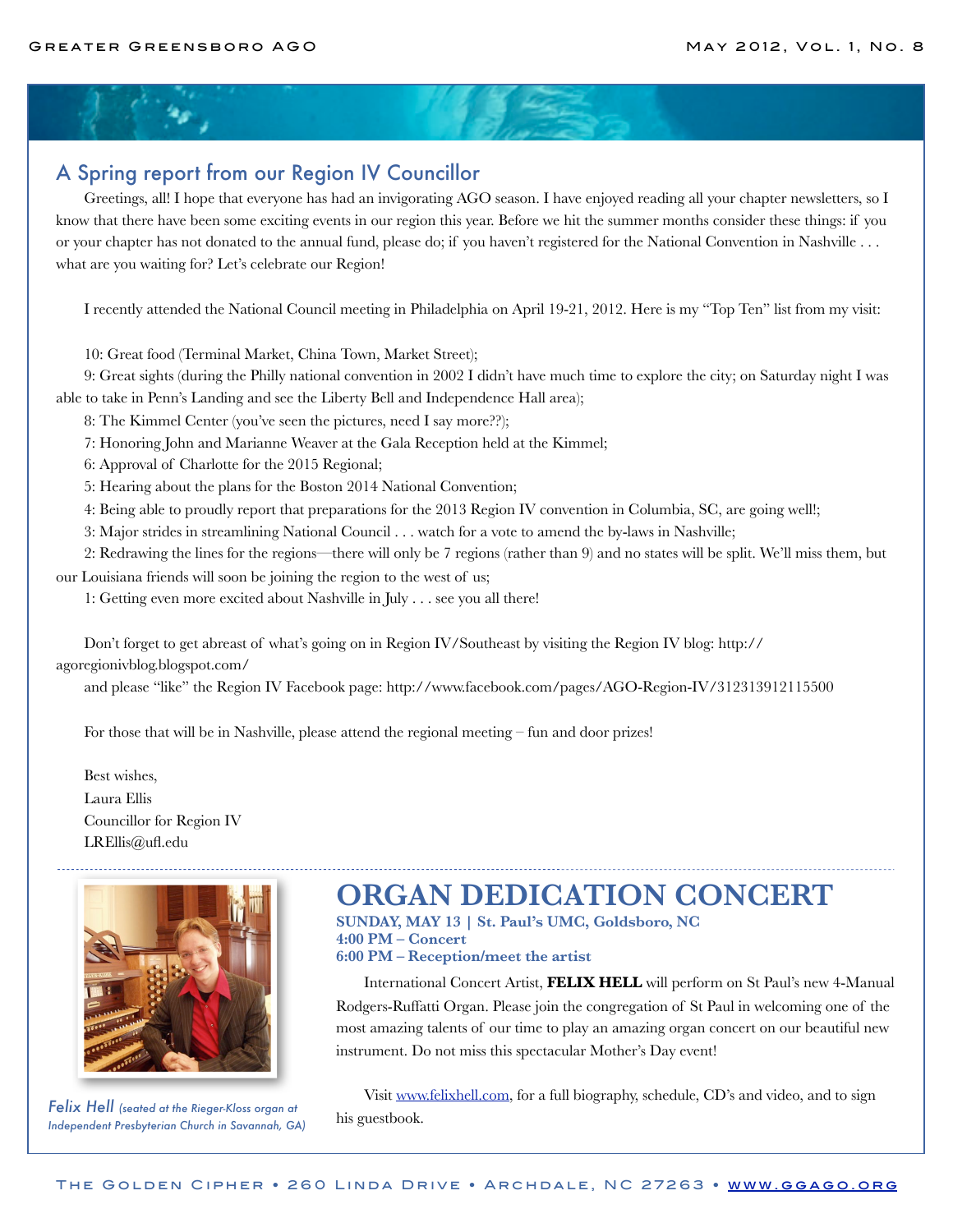

God is Gone Up AN ASCENSION

FESTIVAL OF HYMNS

Sung by members of regional affiliate choirs of the Royal School of Church Music

RICHARD WEBSTER CONDUCTOR MATTHEW BROWN **ORGANIST** SPECTRUM BRASS

SUNDAY, MAY 20, 2012 FOUR O'CLOCK IN THE AFTERNOON

FIRST UNITED METHODIST CHURCH SALISBURY, NORTH CAROLINA

# ORGAN RECITAL

## 4:00 PM Sunday, May 20, 2012

Kernersville Moravian Church 504 S. Main Street Kernersville, NC 27284 336-993-3620

### TIMOTHY OLSEN

Kenan Professor of Organ University of North Carolina School of the Arts

Associate Professor of Organ Salem Colege, Winston-Salem, NC

J. F. Nordlie Organ Opus 45 – 2003 40 ranks – 37 stops – 2219 pipes

## **END-OF-YEAR PICNIC** MAY 21, 2012 | 6:30 PM

Our Annual closing program will be held at Buffalo Presbyterian Church where Pam Kane will be our host. As always this will be a covered-dish dinner and all our welcome to attend. Spouses and significant others are also welcome. If you have any questions please contact Pam at (336) 298-4637 or p\_Kane@uncg.edu.

Buffalo Presbyterian Church 803 16th Street Greensboro, NC 28607